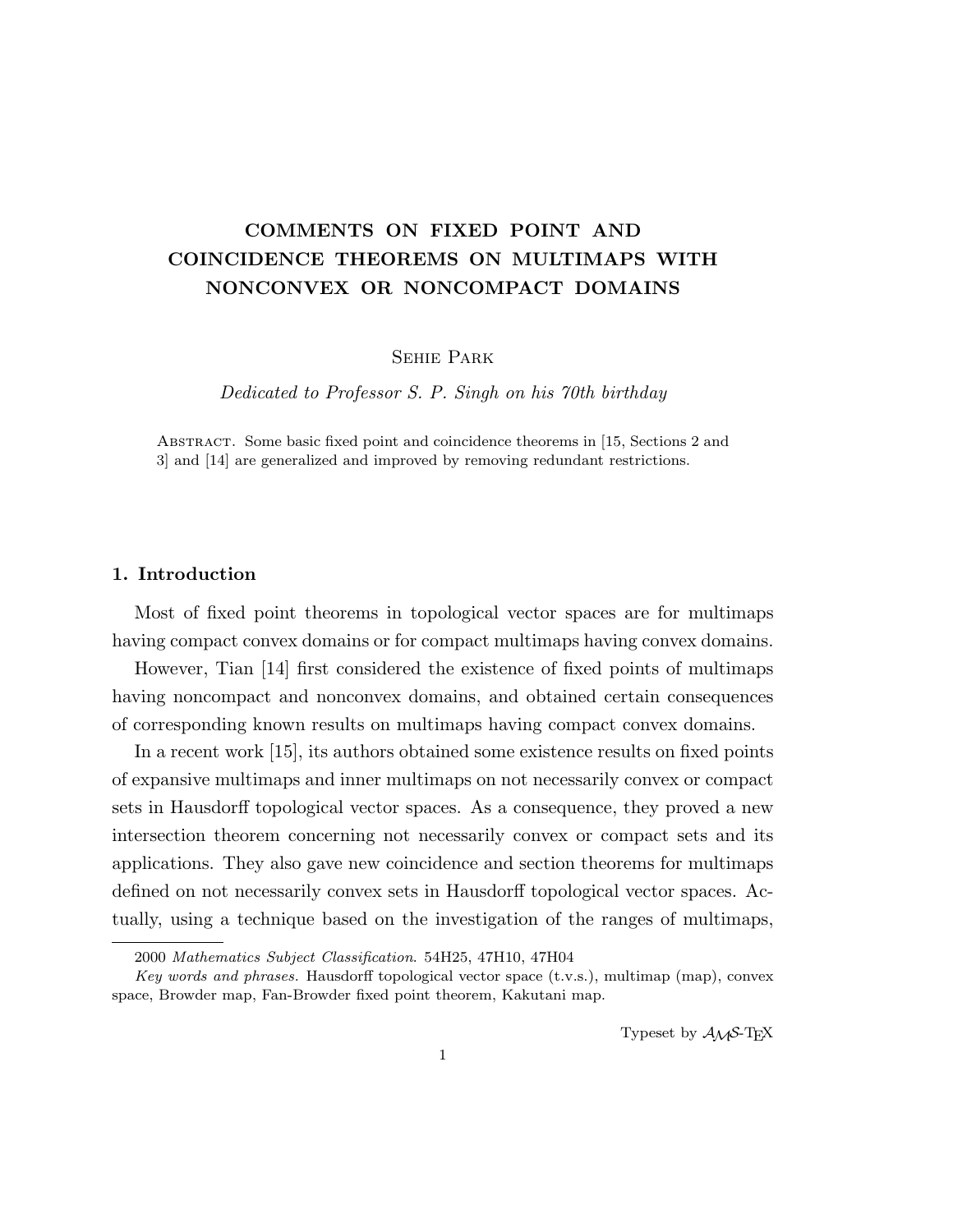the authors of [15] obtained a number of new fixed point, coincidence, intersection, and section theorems of Fan-Browder type.

On the other hand, there have also appeared new versions of the Fan-Browder fixed point theorem due to the present author [8,9]. More recently, some general forms of the Kakutani fixed point theorem are also known in  $[6,10,11]$ .

Applying those new results, in this paper, we show that basic fixed point and coincidence theorems of [15, Sections 2 and 3] and [14, Theorem 2] can be generalized or improved by removing certain redundant restrictions.

### 2. Preliminaries

A t.v.s. means a topological vector space  $E$  and  $V$  denotes a neighborhood system of the origin 0 of E..

A multimap (simply, a map)  $T : X \longrightarrow Y$  is a function from X into the power set  $2^Y$  of Y.  $T(x)$  is called the value of T at  $x \in X$  and  $T^-(y) := \{x \in X : y \in T(x)\}\$ the fiber of T at  $y \in Y$ . Let  $T(A) := \bigcup \{T(x) : x \in A\}$  for  $A \subset X$ .

For topological spaces X and Y, a map  $T : X \longrightarrow Y$  is said to be upper semicontinuous (u.s.c.) if for each closed set  $B \subset Y$ , the set  $T^{-}(B) = \{x \in X : T(x) \cap B \neq \emptyset\}$  $\emptyset$  is a closed subset of X, and *compact* if its range  $T(X)$  is contained in a compact subset of  $Y$ .

For a set D, let  $\langle D \rangle$  denote the set of non-empty finite subsets of D.

Let X be a subset of a vector space and D a nonempty subset of X. We call  $(X, D)$  a convex space if co  $D \subset X$  and X has a topology that induces the Euclidean topology on the convex hulls of any  $N \in \langle D \rangle$ ; see Lassonde [5] and Park [10]. If  $X = D$  is convex, then  $X = (X, X)$  becomes a convex space in the sense of Lassonde [4].

The following version of the Knaster-Kuratowski-Mazurkiewicz (simply, KKM) theorem for convex spaces is known in [5,9]:

**Theorem 2.1.** Let  $(X, D)$  be a convex space and  $F : D \to X$  a multimap such that

- (1)  $F(z)$  is open [resp. closed] for each  $z \in D$ ; and
- (2) F is a KKM map (that is, co  $N \subset F(N)$  for each  $N \in \langle D \rangle$ ).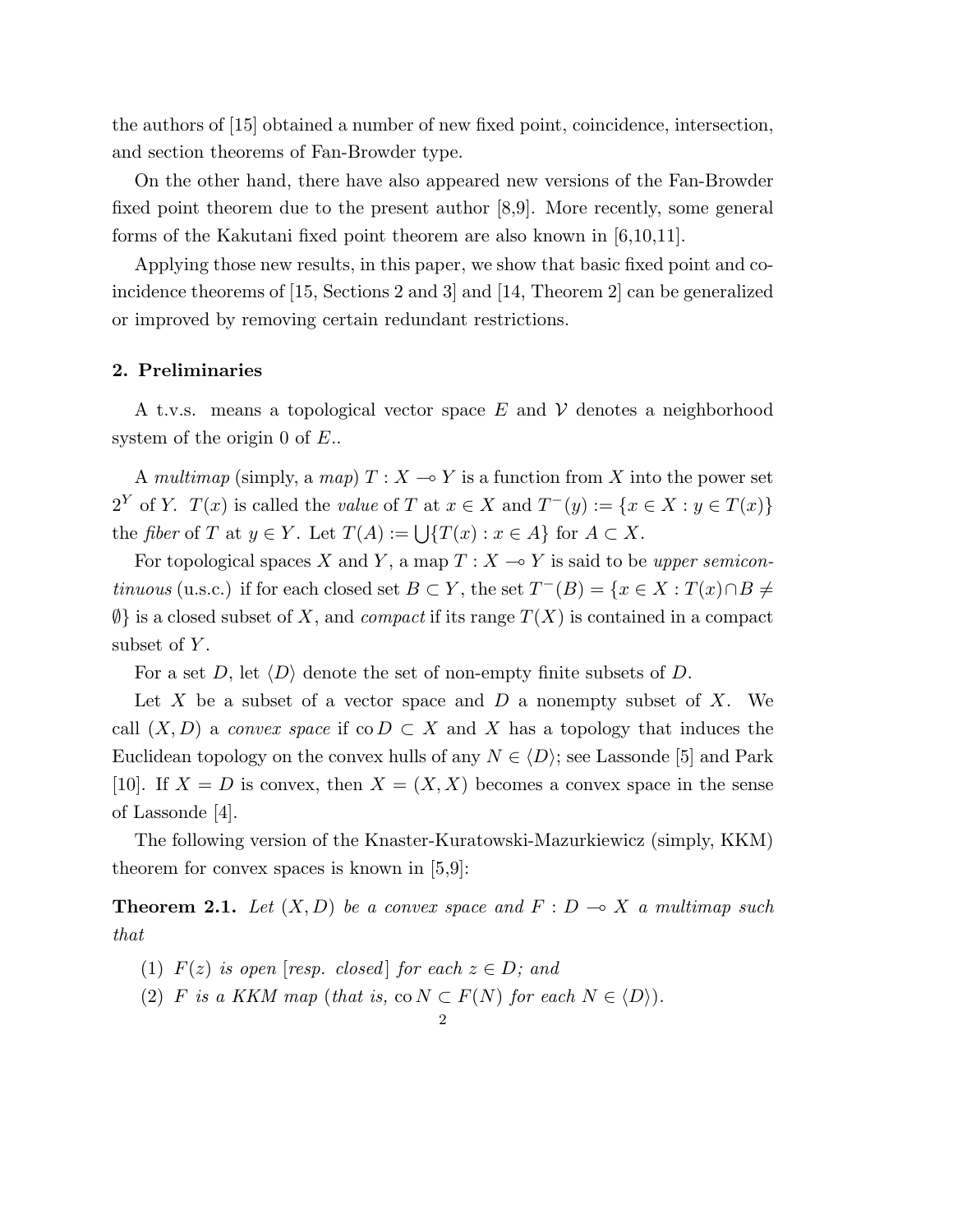Then  $\{F(z)\}_{z\in D}$  has the finite intersection property. (More precisely, for any  $N \in \langle D \rangle$ , we have co  $N \cap [\bigcap_{z \in N} F(z)] \neq \emptyset$ .)

From Theorem 2.1, we deduced the following new Fan-Browder fixed point result [8,9,13]:

**Theorem 2.2.** Let  $(X, D)$  be a convex space and  $P : X \to D$  a multimap. If there exist  $z_1, z_2, \dots, z_n \in D$  and non-empty open [resp. closed] subsets  $G_i \subset P^-(z_i)$ for each  $i = 1, 2, \dots, n$  such that  $\text{co}\{z_1, z_2, \dots, z_n\} \subset \bigcup_{i=1}^n G_i$ , then the map co  $P: X \to X$  has a fixed point  $x_0 \in X$  (that is,  $x_0 \in \text{co } P(x_0)$ ).

Usually, a multimap having nonempty convex values and open fibers is called a Browder map. Note that Theorem 2.2 can be applied to Browder maps and then the well-known Fan-Brwder fixed point theorem [1, Theorem 1] follows. In fact, in our previous work (Sy and Park [13]), Theorem 2.2 is applied to obtain several forms of the Fan-Browder fixed point theorem, other (approximate) fixed point theorems, and so on.

The following is originated from Schauder in 1935:

**Conjecture 1.** Let E be a Hausdorff t.v.s., C a convex subset of E, and f a continuous function from  $C$  into  $C$ . If  $f$  is compact, then  $f$  has a fixed point  $x_0 \in C$ , that is,  $x_0 = f(x_0)$ .

In 2001, Cauty [2] claimed the affirmativity of Conjecture 1. Later, it is known that his proof has a gap.

Recall that a *Kakutani map* is an upper semicontinuous (u.s.c.) map having nonempty compact convex values. The following is also related to Conjecture 1:

**Conjecture 2.** Let  $X$  be a compact convex subset of a Hausdorff t.v.s. E. Then every Kakutani map  $T : X \to X$  has a fixed point  $x_0 \in X$ , that is,  $x_0 \in T(x_0)$ .

In order to give some most general resolutions of Conjectures 1 and 2, we need the following concepts.

Let X be a subset of a t.v.s. E. A subset K of X is said to be Klee approximable in X [10] if for any  $V \in \mathcal{V}$ , there exists a continuous function  $h: K \to X$  such that  $x - h(x) \in V$  for all  $x \in K$  and  $h(K)$  is contained in a finite dimensional subspace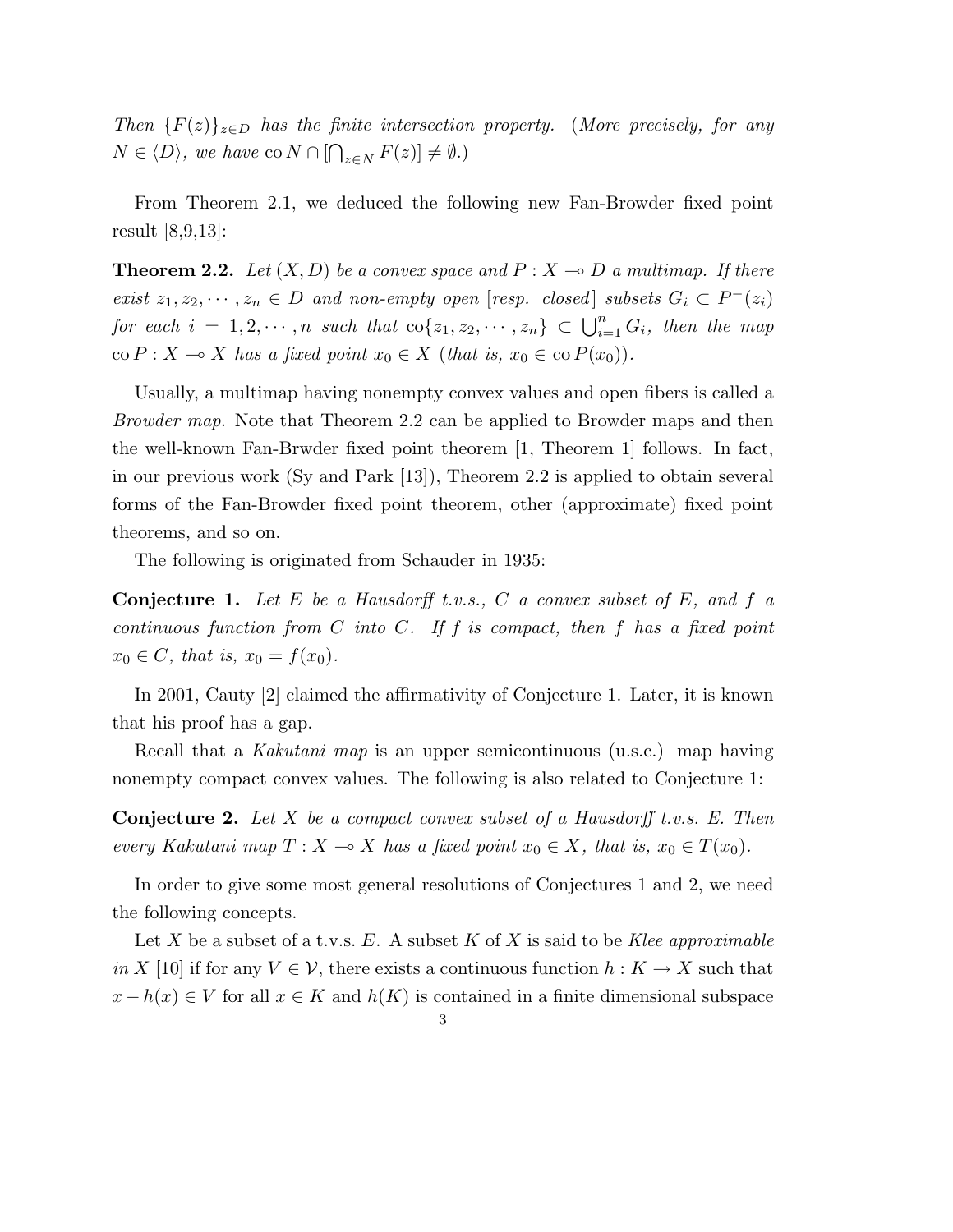of E. X is said to be *admissible* (in the sense of Klee) if every compact subset K of  $X$  is Klee approximable in  $X$ .

Let X be a nonempty closed convex subset of a t.v.s.  $E$ . We say that X is weakly admissible (in the sense of Nhu and Arandelović) [6] if for every  $V \in \mathcal{V}$  there exist closed convex subsets  $X_1, X_2, \dots, X_n$  of X with  $X = \text{co}(\bigcup_{i=1}^n X_i)$  and continuous functions  $f_i: X_i \to X \cap L, i = 1, 2, \dots, n$ , where L is a finite dimensional subspace of E, such that  $\sum_{i=1}^{n} (f_i(x_i) - x_i) \in V$  for every  $x_i \in X_i$  and  $i = 1, 2, \dots, n$ .

A subset  $B$  of a t.v.s.  $E$  is said to be *convexly totally bounded* (simply, c.t.b.) [3] if for every  $V \in \mathcal{V}$ , there exist a finite subset  $\{x_i\}_{i=1}^n \subset B$  and a finite family of convex subsets  ${C_i}_{i=1}^n$  of V such that  $B \subset$  $\frac{3}{1}$  |  $n$  $\sum_{i=1}^{n} (x_i + C_i).$ 

The following is the most general known resolution of Conjectures 1 and 2:

**Theorem 2.3.** [3,6,10] Let X be a convex subset of a t.v.s. E. Then a compact Kakutani map  $T : X \to X$  has a fixed point if one of the following conditions holds:

- (1) (Idzik)  $\overline{T(X)}$  is convexly totally bounded (c.t.b.).
- $(2)$  (Okon) X is compact and weakly admissible.
- (3) (Park)  $\overline{T(X)}$  is Klee approximable.

Note that (3) holds whenever  $\overline{T(X)}$  is locally convex or X is admissible (in the sense of Klee).

Let us say that a topological space X has the *fixed point property* (simply, f.p.p.) if any continuous selfmap  $f: X \to X$  has a fixed point  $x_0 \in X$ . A subset X of a t.v.s. is said to have the Kakutani fixed point property if every Kakutani map  $\Phi: X \longrightarrow X$  has a fixed point.

In view of Theorem 2.3, the most general known examples of compact convex sets having the Kakutani fixed point property are weakly admissible ones or c.t.b. ones.

It is well-known that, for each locally finite open cover of a normal topological space, there is a partition of unity subordinated to it. Form this fact, we deduce the following selection theorem, where  $\Delta_n$  is the standard *n*-simplex.

**Theorem 2.5.** Let  $K$  be a normal topological space,  $X$  a convex subset of a t.v.s.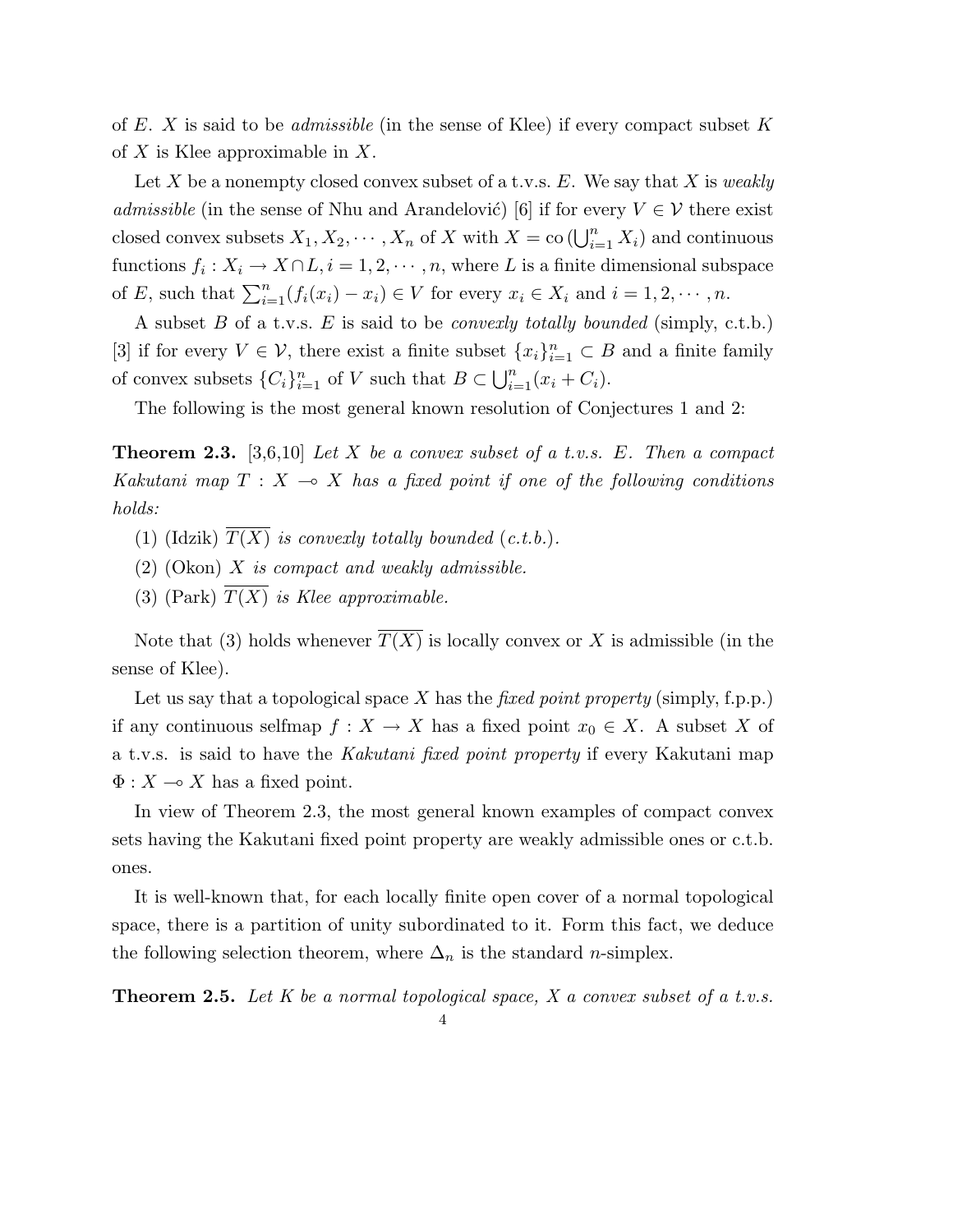E, and  $S: K \longrightarrow X$  a multimap such that

- (1) for each  $x \in K$ ,  $S(x)$  is convex; and
- (2)  $K = \bigcup_{i=1}^{n+1}$  $i=1 \atop i=1}^{n+1}$  Int  $S^-(y_i)$  for some  $\{y_i\}_{i=1}^{n+1} \subset X$ .

Then there exist continuous maps  $g: \Delta_n \to \infty$   $\{y_i\}_{i=1}^{n+1}$  and  $\phi: K \to \Delta_n$  such that  $f = g\phi: K \to \infty$  { $y_i$ } $_{i=1}^{n+1}$  is a continuous selection of S, that is,  $f(x) \in S(x)$  for all  $x \in K$ .

*Proof.* Let  $\{\alpha_i\}_{i=1}^{n+1}$  be a partition of unity subordinated to the finite cover {Int  $S^-(y_i)$ } $_{i=1}^{n+1}$  of the normal space K; that is,

- (3) for each  $i, \alpha_i : K \to [0, 1]$  is continuous;
- (4) Supp  $\alpha_i \subset \text{Int } S^-(y_i)$  for each i; and
- (5) for each  $x \in K$ ,  $\sum_{i=1}^{n+1}$  $\sum_{i=1}^{n+1} \alpha_i(x) = 1.$

Define a continuous function  $\phi: K \to \Delta_n$  by

$$
\phi(x) = \sum_{i=1}^{n+1} \alpha_i(x)e_i = \sum_{y_j \in A_x} \alpha_j(x)e_j \quad \text{for } x \in K,
$$

where  $e_i$  are vertices of  $\Delta_n$  and

$$
y_j \in A_x \subset \{y_i\}_{i=1}^{n+1} \Longleftrightarrow \alpha_j(x) \neq 0 \Longrightarrow x \in \text{Int } S^-(y_j) \Longrightarrow y_j \in S(x)
$$

and hence  $A_x \subset \{y_i\}_{i=1}^{n+1} \cap S(x)$  and  $\phi(x) \in \text{co}\{e_j \mid y_j \in A_x\}$ . Let  $g: \Delta_n \to$ co  $\{y_i\}_{i=1}^{n+1}$  be the map given by  $g$  $\sum_{i=1}^{n+1} \lambda_i e_i$  =  $\sum_{i=1}^{n+1} \lambda_i y_i$  for each  $\{\lambda_i\}_{i=1}^{n+1}$  with  $\lambda_i \geq 0$  and  $\sum_{i=1}^{n+1} \lambda_i = 1$ . Let  $f := g\phi : K \to \infty \{y_i\}_{i=1}^{n+1}$ . Then f is continuous and, for each  $x \in K$ , we have

$$
f(x) = g(\phi(x)) \in g(\text{co } \{e_j \mid y_j \in A_x\}) = \text{co } \{y_j \mid y_j \in A_x\}
$$
  

$$
\subset \text{co } (\{y_i\}_{i=1}^{n+1} \cap S(x)) \subset \text{co } (S(x)) = S(x).
$$

This completes our proof.

Theorem 2.5 is motivated from Browder [1] and Park [7].

In a t.v.s., a convex hull of a finite subset is called a *polytope*.

## 3. Fixed points of expansive multimaps on not necessarily convex or compact sets

In this section, we derive new versions of results of Section 2 of [15].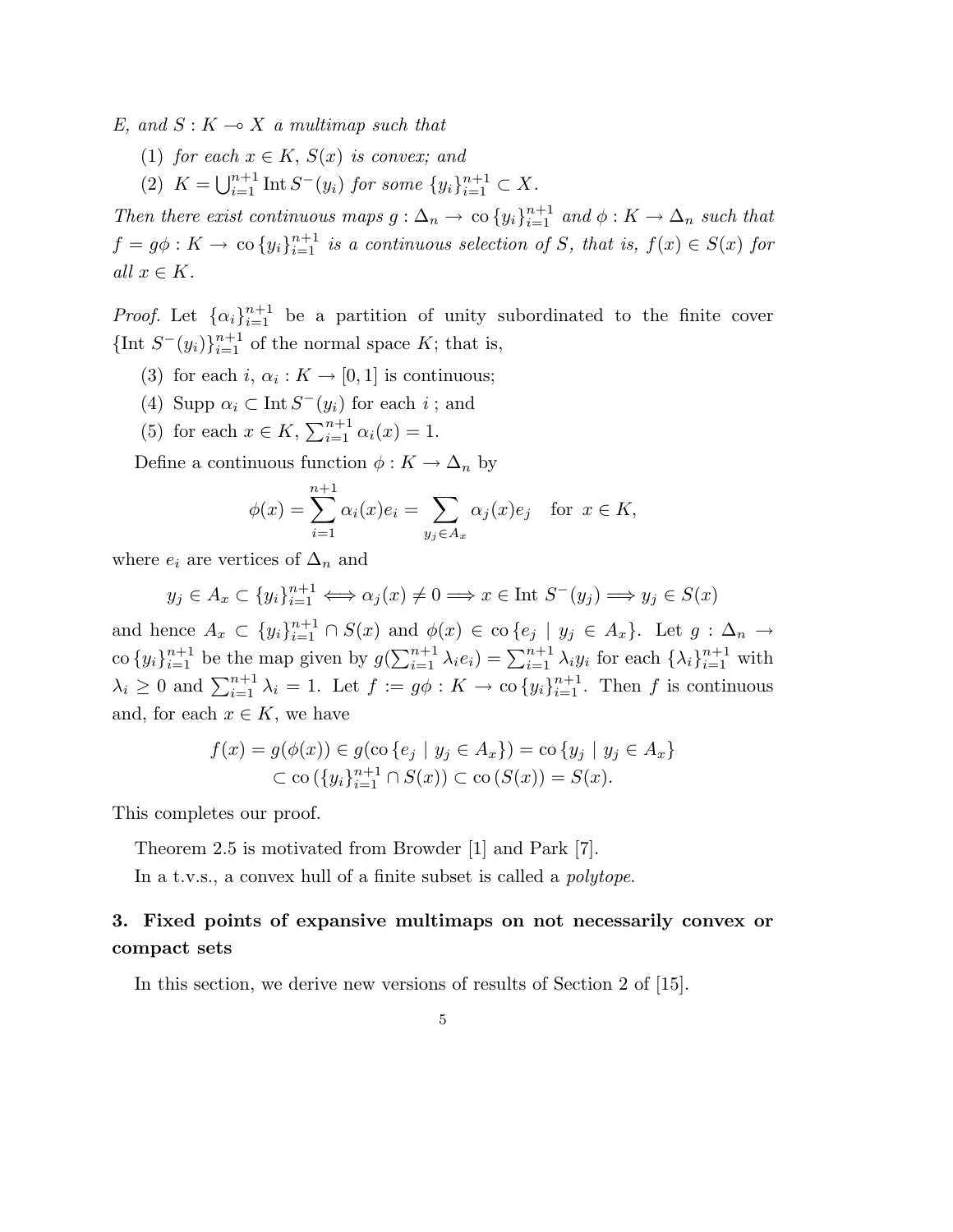**Theorem 3.1.** Let C be a nonempty subset of a t.v.s.  $E, F : C \multimap E$ , and K a convex subset of E. Assume that the following conditions hold:

- (1)  $C \subset K \subset F(C);$
- (2) for each  $c \in C$ ,  $F(c)$  is open [resp. closed] in  $F(C)$ ;
- (3)  $F(C) = \bigcup_{i=1}^{n} F(c_i)$  for some  $c_1, c_2, \dots, c_n \in C$ ;
- (4) for each  $y \in K$ ,  $F^{-1}(y)$  is convex.

Then there exists  $u \in C$  such that  $u \in F(u)$ .

*Proof.* Let  $D := \{c_1, c_2, \dots, c_n\} \subset C$ . Then  $(K, D)$  is a convex space. Let T:  $D \to K$  be a map defined by  $T(c_i) = K\backslash F(c_i)$  for each i. Then T has closed [resp. open] values. Moreover,  $\bigcap_{i=1}^{n} T(c_i) = K \setminus$  $\frac{1}{\sqrt{n}}$  $\sum_{i=1}^{n} F(c_i) \subset F(C) \setminus$  $\frac{1}{\ln n}$  $\sum_{i=1}^n F(c_i) = \emptyset.$ Therefore, by the KKM Theorem 2.1,  $T$  can not be a KKM map. Hence, co  $N \not\subset T(N)$  for some  $N \subset D$ , that is, there exists a  $u \in \text{co } N \subset K$  such that  $u \notin T(c_j) = K \backslash F(c_j)$  for each  $c_j \in N$ . Therefore  $u \in F(c_j) \cap K$  or  $c_j \in F^-(u)$  for each  $c_j \in N$ . Since  $F^-(u)$  is convex in C, we have  $u \in \text{co } N \subset F^-(u)$ . Therefore,  $u \in F(u)$ . This completes our proof.

Remark. Note that [15, Theorem 2.1] is a particular form of the 'open' version of Theorem 3.1 with the additional requirement that (a) E is Hausdorff, (b)  $F(C)$  is a compact subset of E, and (c)  $F^-(y)$  is nonempty. The authors of [15] adopted the partition of unity argument.

Similarly, [15, Theorems 2.2 and 2.3] can be improved as follows.

**Theorem 3.2.** Let C be a nonempty subset of a t.v.s. E and  $F : C \multimap E$ . Suppose that

- (1) F is expansive, that is,  $C \subset F(C)$ ;
- $(2)$   $F(C)$  is convex;
- (3) for each  $c \in C$ ,  $F(c)$  is open [resp. closed] in  $F(C)$ ;
- (4)  $F(C) = \bigcup_{i=1}^{n} F(c_i)$  for some  $c_1, c_2, \dots, c_n \in C$ ;
- (5) for each  $y \in F(C)$ ,  $F^-(y)$  is convex.

Then there exists  $u \in C$  such that  $u \in F(u)$ .

*Proof.* Put  $K = F(C)$  in Theorem 3.1.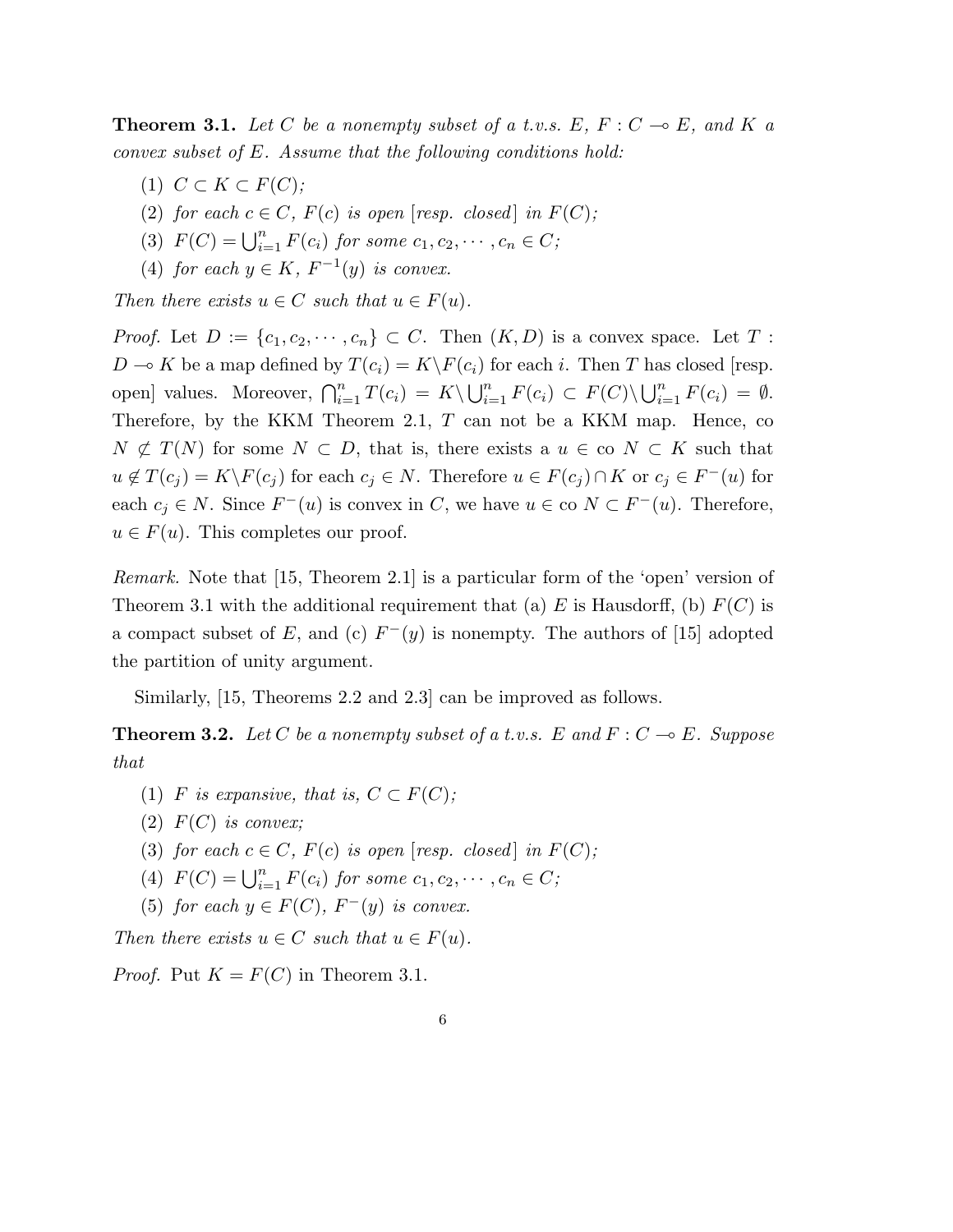**Theorem 3.3.** Let C be a nonempty subset of a t.v.s. E and  $F : C \to E$ . Suppose that

- (1) F is expansive, that is,  $C \subset F(C)$ ;
- (2) C is convex;
- (3) for each  $c \in C$ ,  $F(c)$  is open [resp. closed] in  $F(C)$ ;
- (4)  $F(C) = \bigcup_{i=1}^{n} F(c_i)$  for some  $c_1, c_2, \dots, c_n \in C$ ;
- (5) for each  $y \in C$ ,  $F^-(y)$  is convex.

Then there exists  $u \in C$  such that  $u \in F(u)$ .

*Proof.* Put  $K = C$  in Theorem 3.1.

Remark. The expansiveness is called surjectivity by some other authors. In view of Theorems 3.2 and 3.3, [15, Theorems 2.2 and 2.3] hold without assuming the Hausdorffness of E and the compactness of  $F(C)$ .

Moreover, we have the following:

**Theorem 3.4.** Let C be a nonempty convex subset of a Hausdorff t.v.s.  $E, F$ :  $C \multimap E$  a multimap, and  $f : C \to E$  a continuous function such that  $f(C) \subset F(C)$ . Suppose that

- (1)  $F(C)$  is a compact subset of E;
- (2) for each  $c \in C$ ,  $F(c)$  is open in  $F(C)$ ;
- (3) for each  $y \in F(C)$ ,  $F^-(y)$  is nonempty and convex.

Then there exists  $u \in C$  such that  $f(u) \in F(u)$ .

*Proof.* Since  $F^{-}|_{F(C)}$ :  $F(C) \multimap C$  is a Browder map, and  $F(C)$  is compact, by Theorem 2.5,  $F^-|_{F(C)}$  has a continuous selection  $s : F(C) \to C$ . Note that  $s(F(C)) \subset P$  for some polytope  $P \subset C$ . Since  $f(C) \subset F(C)$ ,  $sf(P) \subset P$ . Now by the Brouwer fixed point theorem, sf has a fixed point  $u \in P \subset C$ , that is,  $(s f)(u) = u$  or  $f(u) \in s^-(u) \subset (F^-)^-(u) = F(u)$ . This completes our proof.

Remark. Note that [15, Theorem 2.6] is a particular form of Theorem 3.4 with additional assumption that F is expansive. Note that for  $f = 1<sub>C</sub>$ , the identity map of C, Theorem 3.4 reduces to  $[15,$  Theorem 2.3.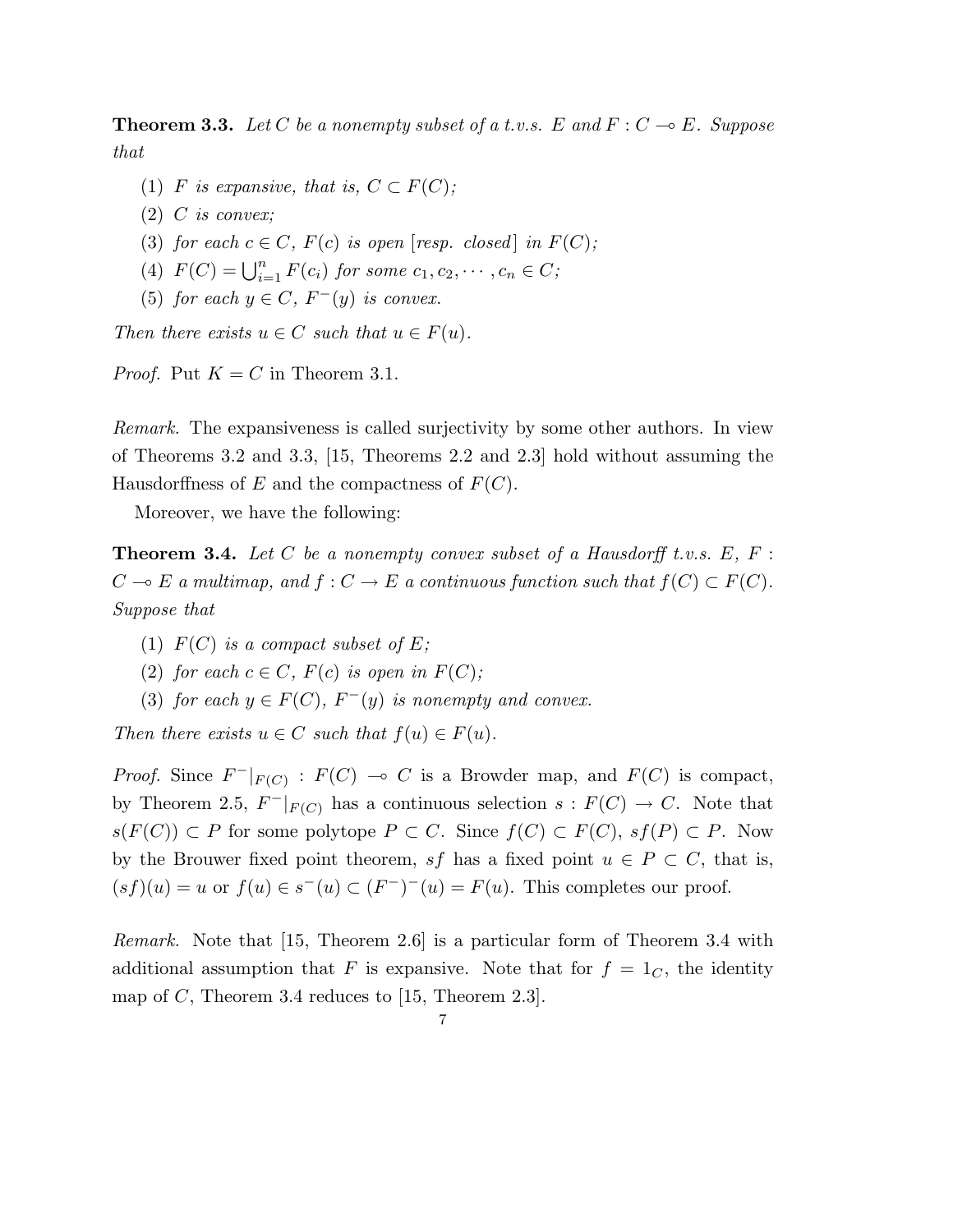## 4. Fixed points of inner multimaps on not necessarily convex or compact sets

In this section, we derive new versions of results of Section 3 of [15], where a map  $F : C \multimap E$  is said to be *inner* if  $F(C) \subset C$ .

**Theorem 4.1.** Let C be a nonempty subset of a t.v.s. E and  $F : C \multimap C$  a multimap such that  $F(C)$  is convex. Suppose that

- (1) for each  $c \in C$ ,  $F(c)$  is convex;
- (2) for each  $y \in F(C)$ ,  $F^{-}(y)$  is open [resp. closed];
- (3) C is covered by a finite number of  $F^-(y)$ 's.

Then there exists  $u \in C$  such that  $u \in F(u)$ .

*Proof.* Let  $X := F(C)$  and  $T := F|_X$ . Then  $T : X \to X$  is convex-valued. Suppose that  $C = \bigcup_{i=1}^{n}$  $_{i=1}^{n} F^{-}(y_i)$  for some  $D := \{y_1, y_2, \cdots, y_n\} \subset F(C) \subset C$ . Then  $T^-(y_i) = X \cap F^-(y_i) = F(C) \cap F^-(y_i)$  and hence  $X = F(C) = \bigcup_{i=1}^n T^-(y_i)$ . Then, by Theorem 2.2, T has a fixed point  $u \in X \subset C$ , that is,  $u \in T(u) = F(u)$ . This completes our proof.

Remark. Note that [15, Theorem 3.1] is a particular form of the 'open' version of Theorem 4.1 with the additional requirement that (a)  $E$  is Hausdorff, (b)  $C$  is compact, and (c)  $F(c)$  is nonempty. As for Theorem 3.2, we can prove Theorem 4.1 by applying the KKM theorem directly.

The following is a coincidence theorem for a Browder map and a Kakutani map:

**Theorem 4.2.** Let C be a nonempty subset of a Hausdorff t.v.s. E,  $F : C \to C$ a Browder map, and  $G : C \multimap C$  a Kakutani map such that  $G(C) \subset F(C)$ . If  $F(C)$  is a compact convex subset of C and has the Kakutani fixed point property, then there exists  $(u, v) \in C \times F(C)$  such that  $u \in F(v)$  and  $v \in G(u)$ .

*Proof.* Since  $F|_{F(C)}$ :  $F(C) \multimap F(C)$  is a Browder map and  $F(C)$  is compact,  $F|_{F(C)}$  has a continuous selection  $f: F(C) \to P$  into a polytope  $P \subset F(C) \subset C$ . Since  $G|_P : P \multimap G(C)$  is a Kakutani map and  $G(C) \subset F(C)$ , the composition  $Gf : F(C) \multimap F(C)$  is a Kakutani map. Since  $F(C)$  is a compact convex subset of a Hausdorff t.v.s.  $E$  and has the Kakutani fixed point property,  $Gf$  has a fixed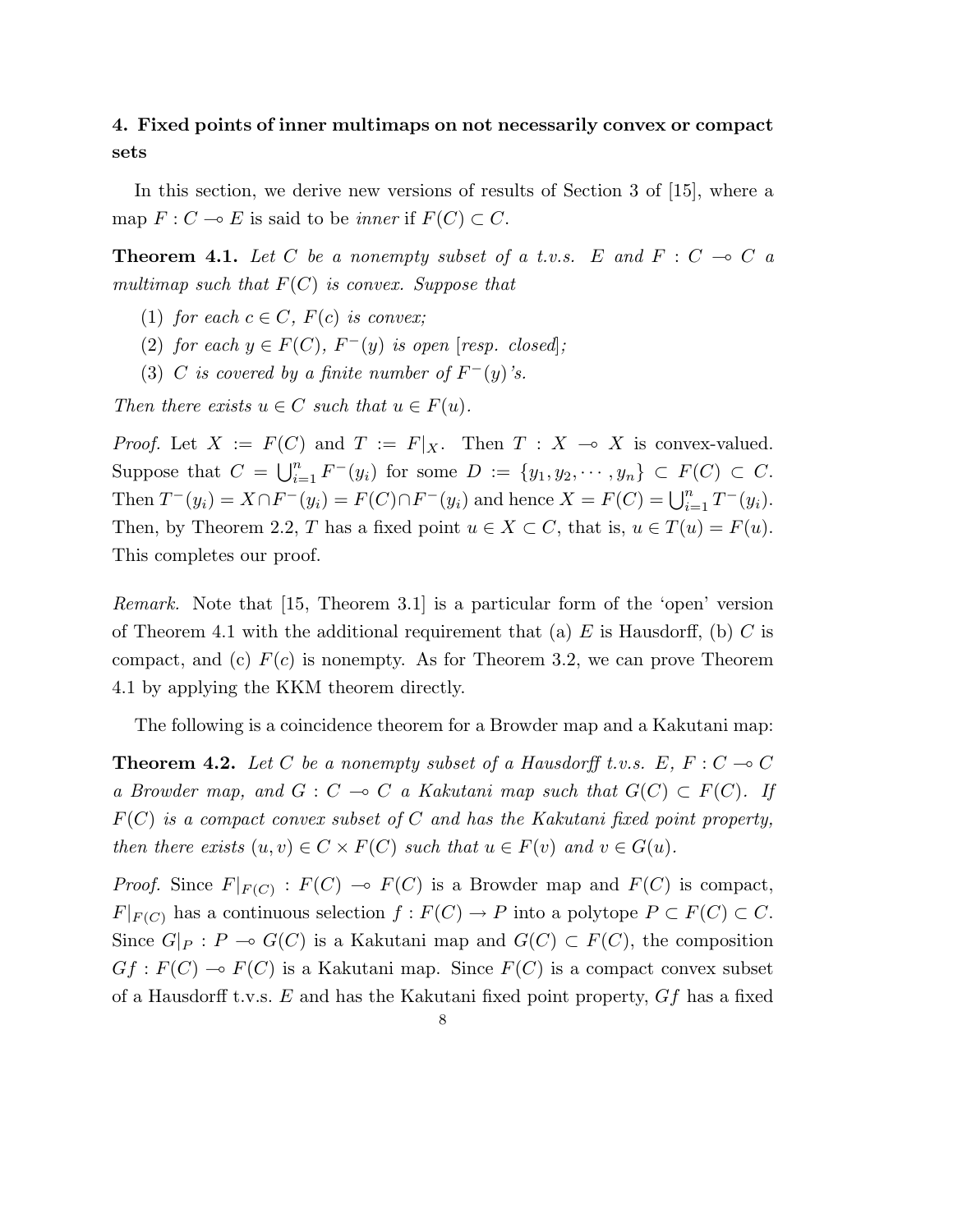point  $v \in F(C)$ , that is,  $v \in (Gf)(v)$ . By letting  $u := f(v) \in P \subset C$ , we have  $u = f(v) \in F(v)$  and  $V \in G(u)$ . This completes our proof.

Remarks. 1. Note that [15, Theorem 3.2] is a variant of Theorem 4.2 for the case where (a) C is compact, (b) E is locally convex, and (c) G is upper demicontinuous (instead of upper semicontinuous).

2. In view of [12, Proposition 2], the upper semicontinity, the upper demicontinuity, and the upper hemicontinuity of G in  $[15,$  Theorem 3.2 are all equivalent to each other. Therefore, Theorem 4.2 generalizes [15, Theorem 3.2].

3. In view of Theorem 2.3, we may assume that  $F(C)$  is weakly admissible or c.t.b.

In the later part (Sections 4-7) of [15], further interesting results on intersection theorems, coincidence theorems and section theorems on various types of multimaps or spaces were obtained. However, there should be rooms for some minor improvements of those results, for example, the Hausdorffness in Theorems 4.1 and 4.2 of [15] are redundant.

#### 5. A necessary and sufficient condition for the existence of fixed points

In this section, we improve a result in [14] by removing redundant restrictions as follows:

**Theorem 5.1.** Let X be a nonempty subset of a t.v.s. E and  $F : X \multimap E$  a multimap with open fibers and convex values. Then F has a fixed point if and only if there exists a nonempty compact convex subset  $K$  of  $X$  such that

$$
F(x) \cap K \neq \emptyset
$$
 for all  $x \in K$ .

*Proof.* Necessity. Suppose F has a fixed point  $x^* \in F(x^*)$ . Let  $K := \{x^*\}$ . Then the singleton K clearly satisfies the required condition.

Sufficiency. Define a multimap  $G : K \to K$  by  $G(x) := F(x) \cap K$  for each  $x \in K$ . Then G has nonempty convex values. Moreover, for each  $y \in K$ ,  $G^-(y)$  =  ${X \in K : y \in F(x) \cap K} = F^{-}(y) \cap K$  is relatively open in K. Therefore, by Theorem 2.2, G has a fixed point  $x^* \in G(x^*) = F(x^*) \cap K$ , that is,  $x^* \in F(x^*)$ .